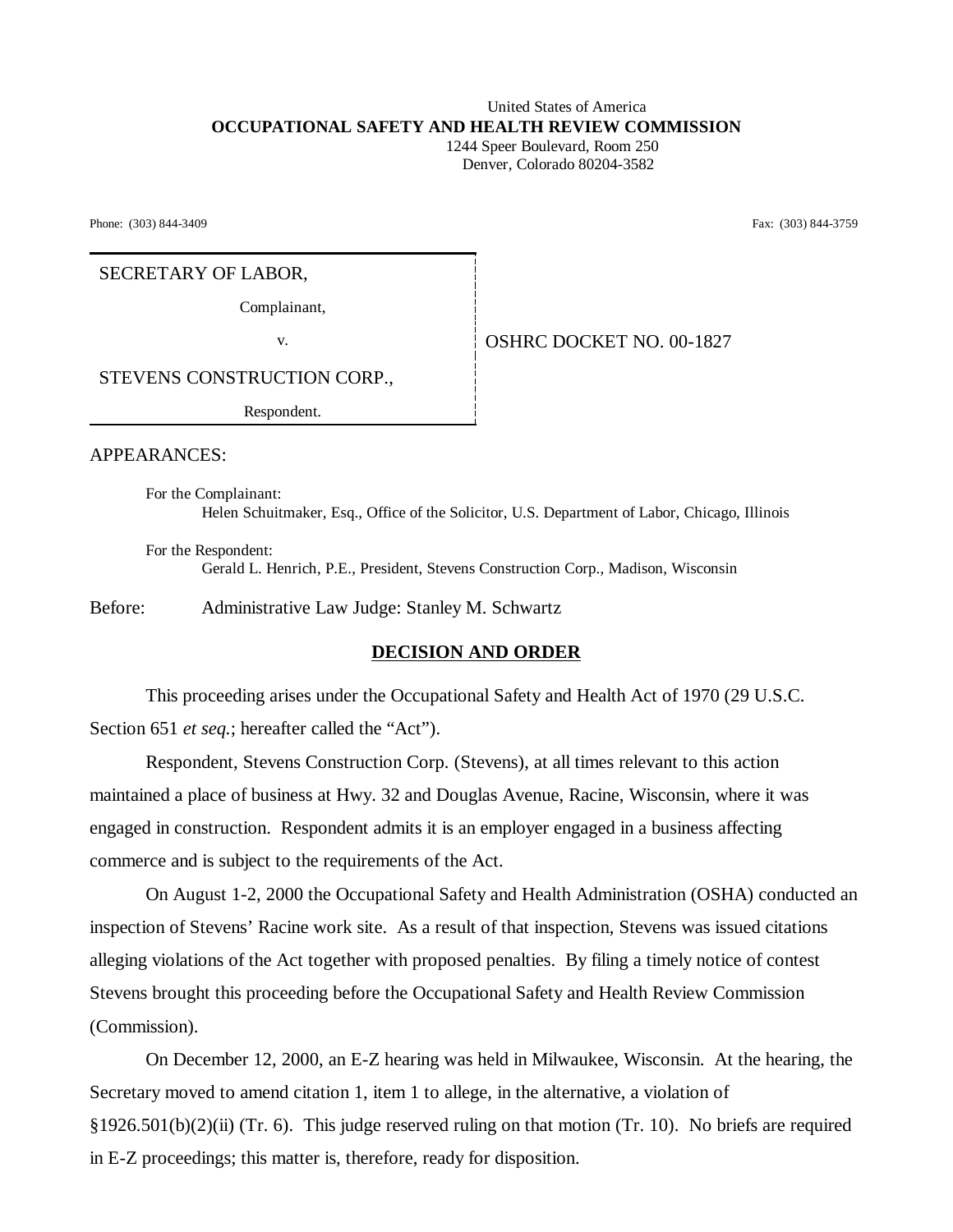### **Background**

George Petaway, a Compliance Officer (CO) with OSHA, testified that as he drove by Stevens' Racine work site on August 1, 2000, he noticed employees working on top of a building without the benefit of any kind of fall protection (Tr. 12-13, 17). Petaway stopped and videotaped a number of employees on the peak of a building. Those workers were installing wood trusses while standing on previously installed plywood roof sheathing (Tr. 16, 19-20, 28; Exh. C-2). In addition, Petaway observed employees working near a tar papered portion of the roof near the eaves (Tr. 46). A "slide guard" had been placed immediately below the tar papered area (Tr. 47-48). Although he saw someone working in the vicinity of the tar papered portion of the roof, Petaway did not see anyone actually applying tar paper during his inspection (Tr. 55-57).

### **Alleged Violation of §1926.501(b)(13)**

Serious citation 1, item 1 alleges:

29 CFR 1926.501(b)(13): Roofing Work on Residential Construction. Each employee engaged in residential roofing activities 6-feet (1.8m) or more above lower levels were not protected from falling by guardrail system(s), safety nets system(s), or personal fail arrest system(s).

(a) Employees engaged in roofing activities at a residential housing project located on Douglas Ave.; Racine, Wisconsin, were not protected from falling (25-ft. to 35-ft.) to the ground below by conventional fall protection such as; a guardrail system or personal fall arrest system.

The cited standard provides:

Each employee engaged in residential construction activities 6 feet (1.8 m) or more above lower levels shall be protected by guardrail systems, safety net system, or personal fall arrest system unless another provision in paragraph (b) of this section provides for an alternative fall protection measure. Exception: When the employer can demonstrate that it is infeasible or creates a greater hazard to use these systems, the employer shall develop and implement a fall protection plan which meets the requirements of paragraph (k) of §1926.502.

### *Facts*

Although he saw someone working in the vicinity of the tar papered portion of the roof, Petaway admitted he did not see anyone actually applying tar paper during his inspection (Tr. 55-57). Hauke testified that a roofing subcontractor tar papered one portion of the roof the previous Saturday, so that the electrician could work below (Tr. 125). Nothing in the record indicates whether fall protection was used during the installation of the tar paper.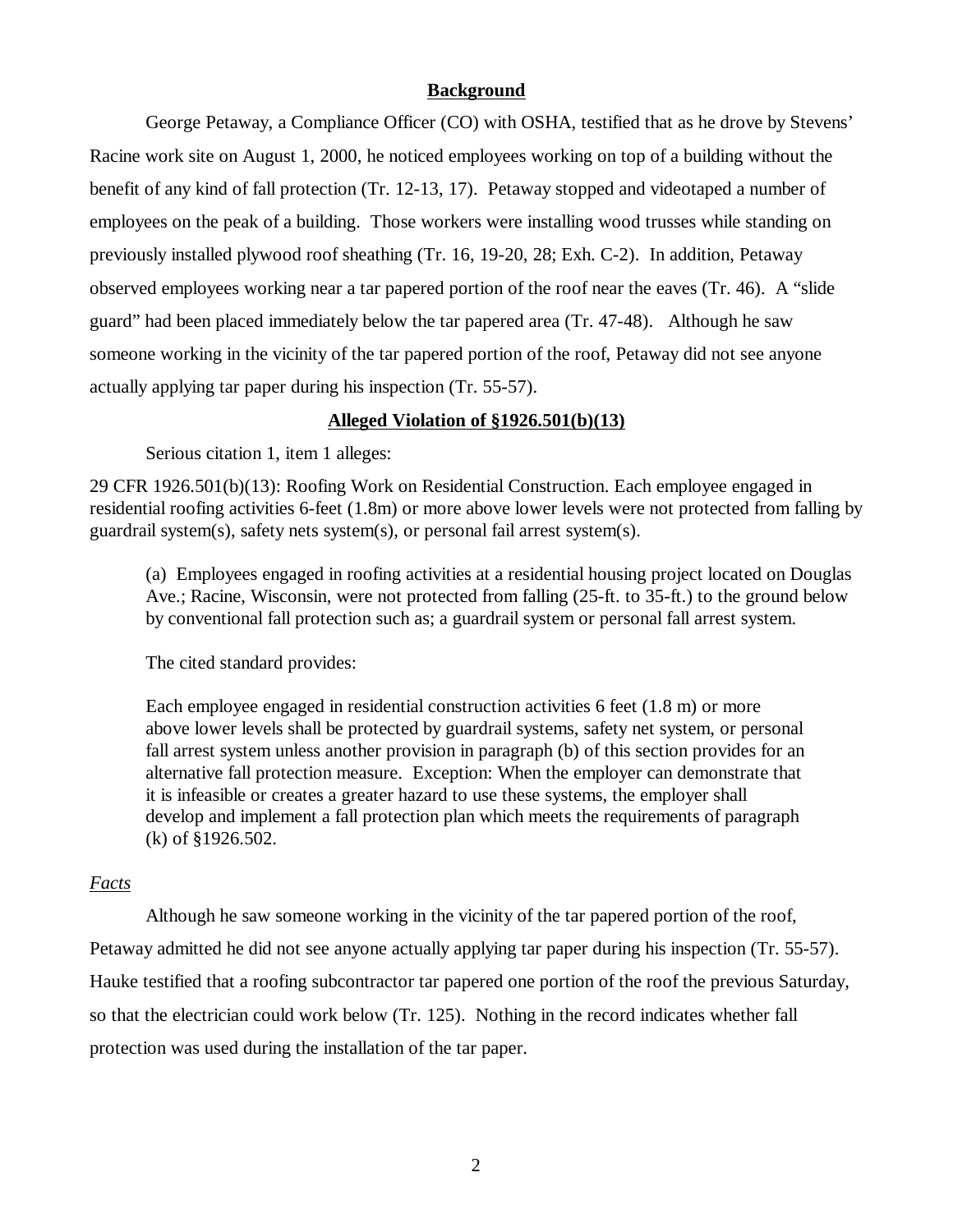# *Discussion*

The CO did not observe the performance of any work other than Stevens' installation of roof trusses, governed by §1926.502, and discussed above. Because there is no evidence that the cited roofing work was performed by Stevens, or was performed in an unsafe manner, citation 1, item 1 is vacated. Because the Secretary's motion to amend would not affect the disposition of this item, it is deemed moot.

# **Alleged Violation of §1926.502(k)(4)**

Serious citation 1, item 2 alleges:

29 CFR 1926.502(k)(4): Fall Protection Plan. The implementation of the fall protection plan was not under the supervision of a competent person.

(a) During the implementation of the employers fall protection plan, the competent person and/or a designated safety monitor was not within verbal and visual proximity on top of a roof, to supervise and monitor the employees engaged [in] roofing activities at a residential housing project located on Douglas Ave.; Racine, Wisconsin.

The cited standard provides:

(k) *Fall protection plan.* This option is available only to employees engaged in leading edge work, precast concrete erection work, or residential construction work (See §1926.501(b)(2), (b)(12), and (b)(13) who can demonstrate that it is infeasible or it creates a greater hazard to use conventional fall protection equipment. The fall protection plan must conform to the following provisions.

\* \* \*

(4) The implementation of the fall protection plan shall be under the supervision of a competent person.

# **Applicability**

# *Facts*

Section 1926.502(k), cited above, allows an employer engaged in residential construction work, which is normally governed by §1926.501(b)(13) [cited below] to implement a fall protection plan in lieu of using conventional fall protection, if the employer can demonstrate that it is infeasible or it creates a greater hazard to use conventional equipment. OSHA issued Directive STD3-0.1A (Exh. C-3) on June 6, 1999, to provide compliance officers and employers with plain language guidance as to the means of complying with OSHA regulations for residential construction. The directive states:

- VIII. AVAILABILITY OF ALTERNATIVE PROCEDURES. Alternative procedures are available to employers who are (1) engaged in residential construction, and (2) doing one of the listed activities.
	- A. Definition of "residential construction."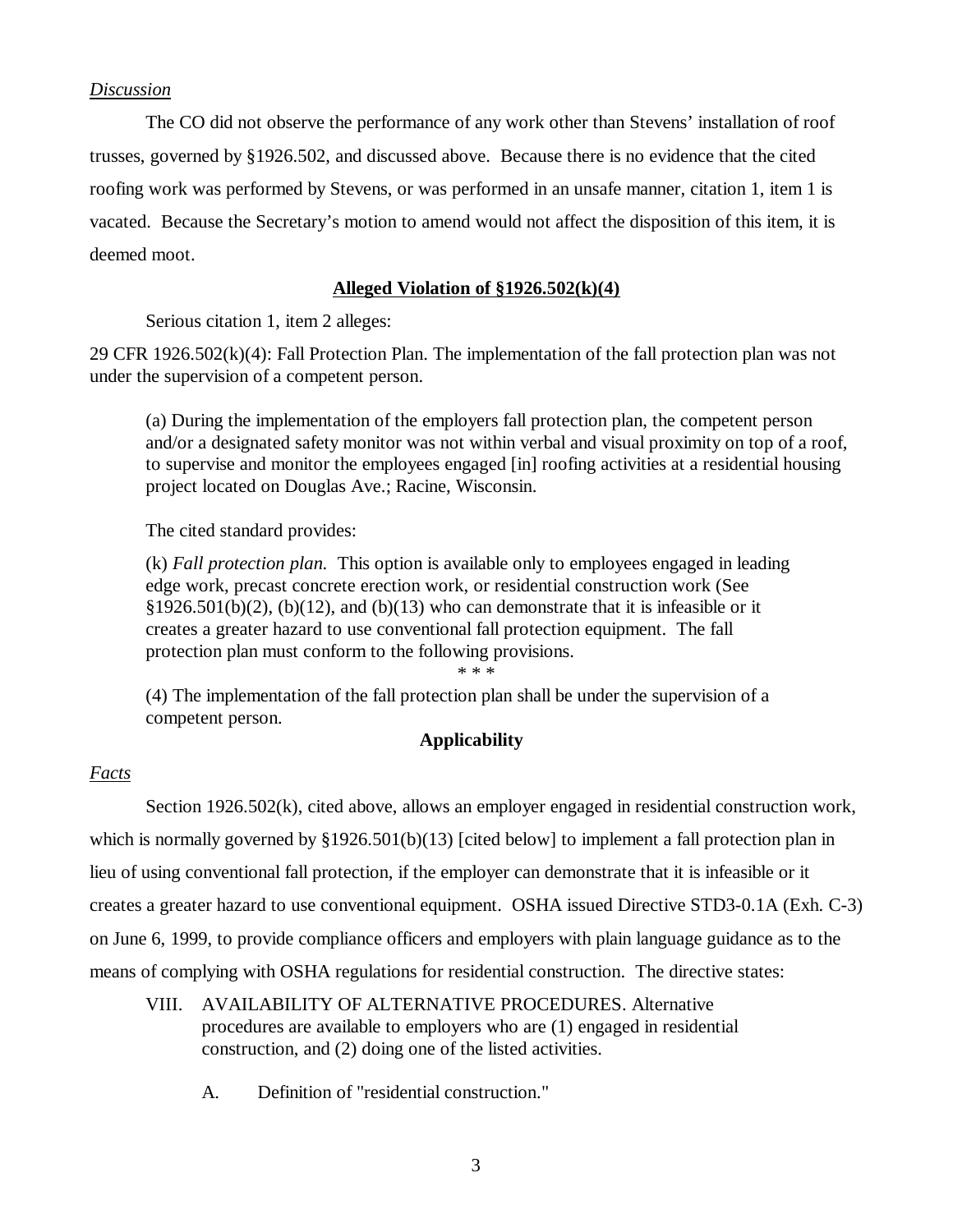- 1. For purposes of this instruction, an employer is engaged in residential construction where the working environment, materials, methods and procedures are essentially the same as those used in building a typical single-family home or townhouse.
- 2. Residential construction is characterized by: Materials: Wood framing (not steel or concrete); wooden floor joists and roof structures. Methods: Traditional wood frame construction techniques. \* \* \*
- B. Listed Activities and Alternative Procedures. There are four groups of residential construction activities for which alternative fall protection plans are available. Each group has its own set of alternative procedures and will be discussed in Sections IX through XII. The groups are:
	- 1. GROUP 1. Installation of floor joists, floor sheathing, and roof sheathing; erecting exterior walls; setting and bracing roof trusses and rafters.

# IX. ALTERNATIVE PROCEDURES FOR GROUP 1: INSTALLATION OF FLOOR JOISTS, FLOOR SHEATHING, AND ROOF SHEATHING; ERECTING EXTERIOR WALLS; SETTING AND BRACING ROOF TRUSSES AND RAFTERS.

\* \* \*

The alternative measures for this group are set out in Appendix E to Subpart M. Appendix E requires the employer to implement a Fall Protection Plan. Such a plan must lay out the safest procedures to be followed at the work site to prevent falls. Although the plan need not be in writing, it must be communicated to all employees on site who might be subject to fall hazards.

NOTE: Height Limitation: The Appendix E plan may only be used on structures up to three and a half stories or 48 feet (including basement, two finished levels, attic). The 48' measure is from the base of the building, at the lowest ground level (including any excavation), to the point of greatest height.

The building under construction on Stevens' Racine site was an apartment complex for senior citizens (Tr. 92). It is not disputed that Stevens was engaged in the installation of roof sheathing, and setting and bracing roof trusses, a Group 1 activity (Tr. 19-20, 139; Exh. C-2). Scott Brooks, a senior CO with OSHA, testified that the work Stevens was doing appeared to be residential construction (Tr. 93). CO Petaway cited the alleged violations under two separate standards dealing with residential construction (Tr. 106-109). CO Petaway did not measure the height of the building, or of the individual floors; he stated that it was hard to tell whether the distance from the foundation to the peak of the building was greater than 48 feet (Tr. 25, 34, 75).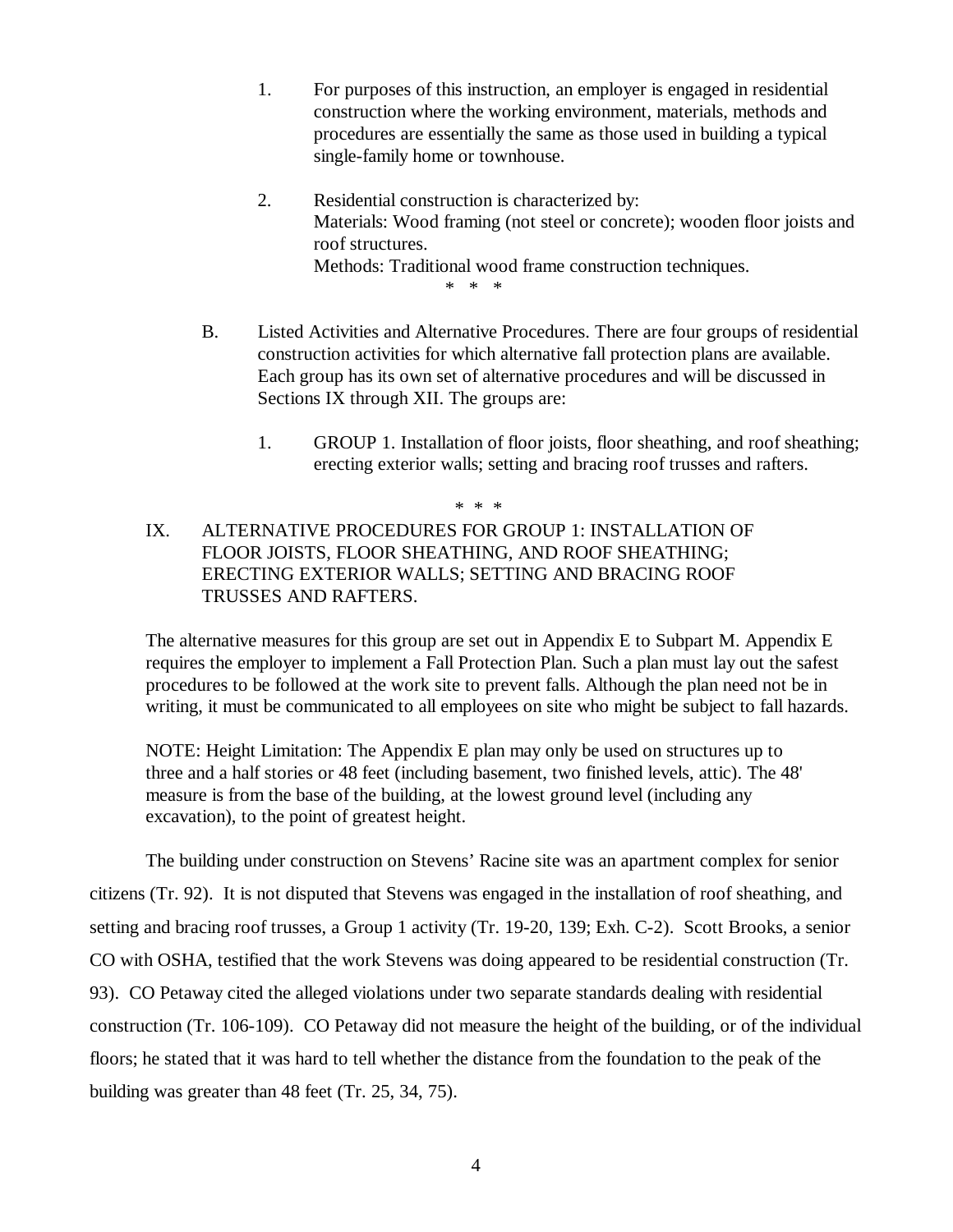Stevens' safety director, John Hauke, did not know the exact dimensions of the building, but testified that he spoke with Stevens' superintendent, Bill Quade, who told him that the structure was less than 48 feet high (Tr. 128). Hauke estimated that the facility's underground parking is between 9 and 9-1/2 feet high; each of the three stories measures approximately 8 feet; the joists between the floors are between 12 and 18 inches (Tr. 133). Hauke stated that the roof trusses sit on the top plate of the third floor; from the top plate to the peak of the roof is no more than 11 feet, 6 inches (Tr. 134-35). *Discussion*

This judge held during the hearing, and now reaffirms that, as a matter of fact, Stevens' construction project was wood frame residential construction work falling under OSHA Directive STD 3-0.1A. The directive presumes that it is infeasible, or creates a greater hazard to use conventional fall protection during performance of the identified work, *i.e.,* installation of roof sheathing and bracing of roof trusses. Accordingly, Stevens was entitled to implement a fall protection plan in lieu of requiring conventional fall protection while performing such work. The question presented by the citation is whether the fall protection plan was properly implemented on August 1-2, 2000.

### **The Violation**

#### *Facts*

John Hauke stated that Stevens used STD 3-0.1A as its fall protection plan (Tr. 7-8, 122). Hauke followed the program set forth in the STD when training Steven's employees; each employee signed off on the back of a copy of the STD, indicating that they had received the required training (Tr. 122, Exh. R-1).

Hauke testified that, pursuant to its fall protection plan, Stevens established a controlled access zone, restricting access to the roof where Group 1 activities were taking place, by eliminating all means of access other than by ladder (Tr. 129-30).

CO Petaway testified that the Stevens' foreman, Kevin Rogan, was the competent person on site. Hauke testified that Bill Quade, a superintendent, was the competent person; Kevin Rogan was the crew supervisor, or foreman (Tr. 123-24, 128-29). Hauke testified that Quade was not on the site when Petaway arrived on August 1, and confirmed that Rogan was designated the competent person in Quade's absence (Tr. 131-32). It is undisputed that Kevin Rogan was not assisting with the trusses on August 1, but was "snapping lines" on the concrete slab some distance away (Tr. 32-33, 41, 129). Petaway stated that Rogan was not adequately monitoring the fall protection plan, because he was primarily engaged in an activity other than monitoring the workers on the roof (Tr. 42). Petaway testified that although Rogan could probably see the employees installing the trusses from his position,

5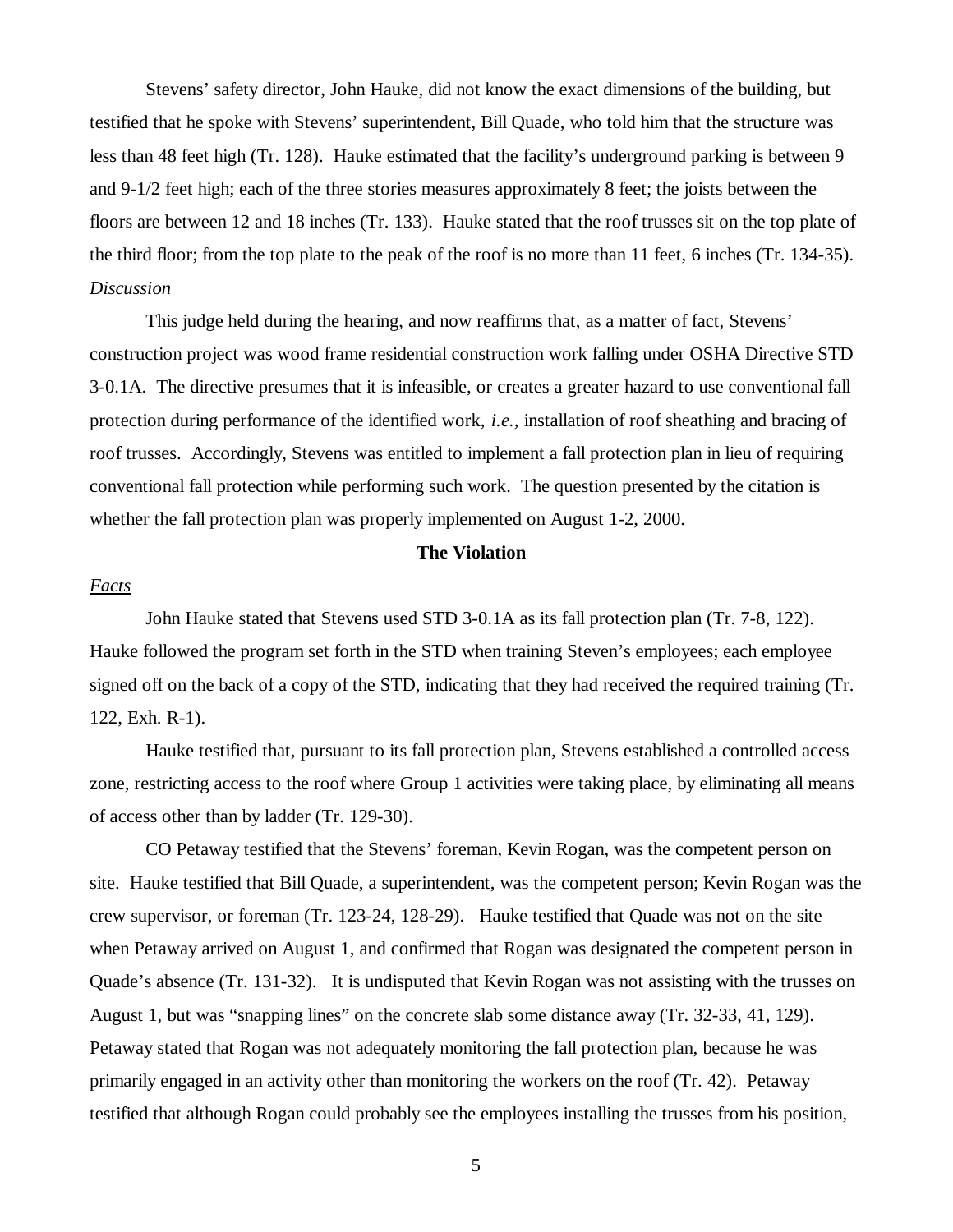he could not give any verbal instructions or warnings, because of his distance from the employees and the noise in the area (Tr. 33, 41, 51).

CO Petaway stated that he returned to the site on August 2 (Tr. 27). Employees were still working on the peaked roof without fall protection (Tr. 27-31). Bill Quade was on the site on August 2 (Tr. 132). The Secretary introduced no evidence about either Quade or Rogan's whereabouts on August 2, 2000.

### *Discussion*

Stevens maintains that it implemented a fall protection plan pursuant to §1926.502(k), using OSHA's STD 3-0.1A as its blueprint. The sufficiency of Stevens' plan was not raised by the Secretary, and for purposes of this litigation, this judge will assume that Stevens' plan *was* sufficient.

The evidence establishes that Stevens' plan included the designation of a Controlled Access Zone (CAZ), restricting access to the roof. Stevens did not introduce any evidence regarding a safety monitoring program; however, in the Secretary's interpretation of the standard, set forth in the Preamble to the Final Rule, 59 Fed. Reg. 40672, 40719 (Aug. 9, 1994), she states that, in order to comply with §1926.502(k), "[a]t the very minimum, [a] safety monitoring system [see paragraph  $(k)(8)$ ] must be employed and all of the criteria in paragraph (h) of this section followed." Paragraph (k)(8), to which the preamble refers, states that "[w]here no other alternative measure<sup>1</sup> has been implemented, the employer shall implement a safety monitoring system in conformance with §1926.502(h)." STD 3-0.1A ¶ IX.A.3.b requires that the crew supervisor/foreman monitor the workers in the CAZ to ensure that they do not engage in unsafe practices. Section 1926.502(h) *Safety monitoring systems.*, states at subparagraph (iv) that "[t]he safety monitor shall be close enough to communicate orally with the employee." At subsection (v) the standard states that "[t]he safety monitor shall not have other responsibilities which could take the monitor's attention from the monitoring function." Because an adequate fall protection program *must* include a safety monitoring system in conformance with §1926.502(h), this judge assumes that Stevens' plan included such a safety monitoring system.

The cited standard requires that the implementation of the safety monitoring system, as well as the other aspects of the fall protection plan be under the supervision of a competent person. The required supervision must be effective. Moreover, it must be continual, to ensure that any deviations from the plan are corrected immediately. *See,* Appendix E to Subpart M, *Sample Fall Protection Plan*

<sup>&</sup>lt;sup>1</sup> Such as scaffolds, ladders, or vehicle mounted work platforms, *see* §1926.503(k)(6).